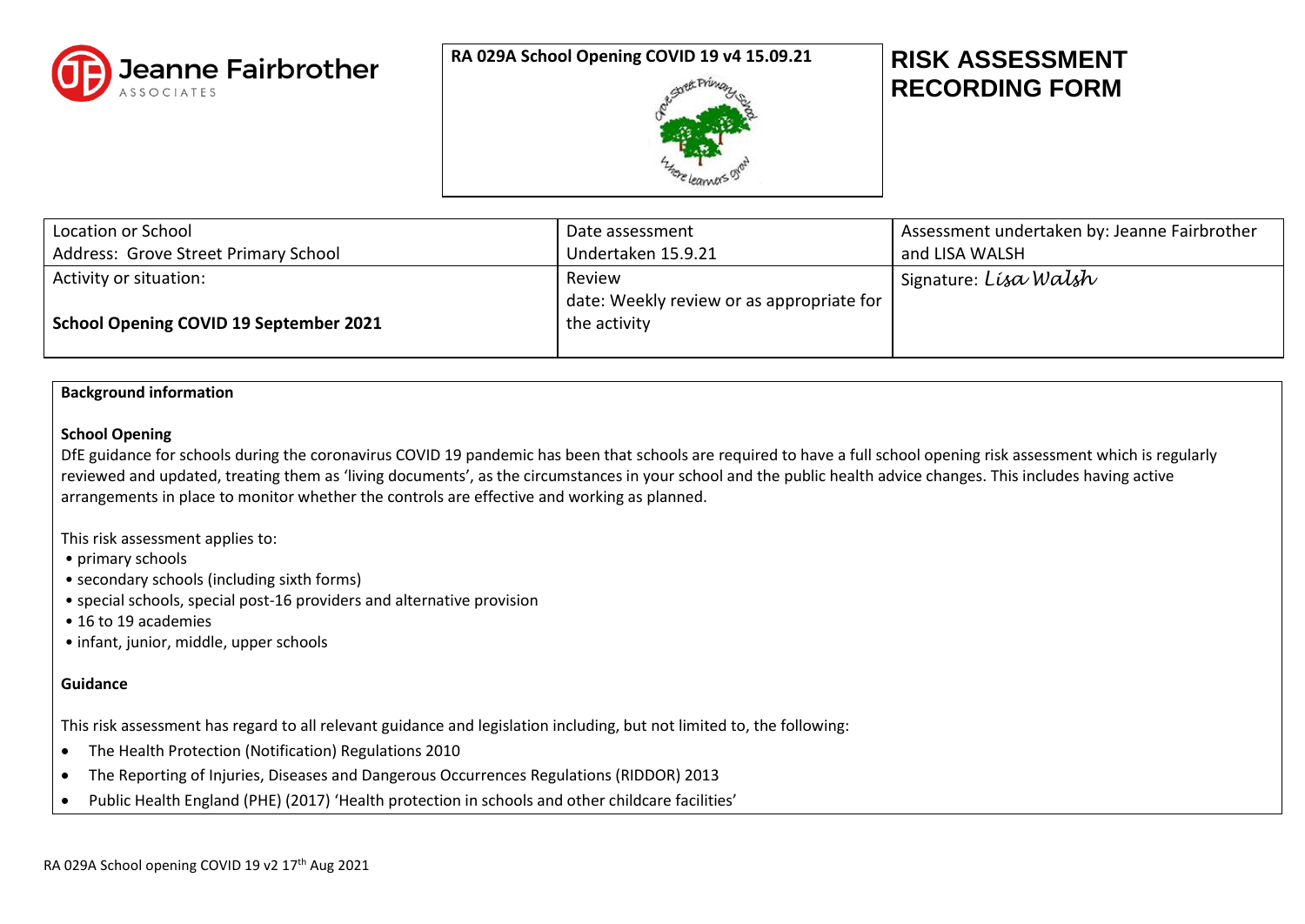- DfE (2021) 'Schools COVID-19 operational guidance'
- DfE (2021) 'Actions for early years and childcare settings during the coronavirus (COVID-19) outbreak'
- DfE (2021) 'Face coverings in education'
- 'Actions for out of school settings'

Control measures in **purple** indicate different measures are in place for different settings.

• **Primary schools**

Changes are marked in 4 sections as **[UPDATED]** and **[NEW]**.

**Legislation and guidance** Health and Safety at Work Act etc. 1974 Management of H&S at Work Regulations 1999 Workplace (Health, Safety and Welfare) Regulations 1992 DfE Actions for schools plus associated COVID 19 Guidance Public Health England Guidance

*N.B. All risk assessments referred to within this document have been revised and are available on our website* **[www.jeannefairbrotherassociates.com](http://www.jeannefairbrotherassociates.com/)**

| 1) Hazard / Activity                                                                                          | 2) Who can be harmed and<br>how?                                                      | 3) What controls exist to reduce the risk?<br>Have you followed the hierarchy of controls (eliminate,<br>substitute etc)?                                                                                                                                            | <b>Risk Score</b><br>Consequence<br>X Likelihood | 4) Any further action.<br>This should be included in<br>the action plan (5), below |
|---------------------------------------------------------------------------------------------------------------|---------------------------------------------------------------------------------------|----------------------------------------------------------------------------------------------------------------------------------------------------------------------------------------------------------------------------------------------------------------------|--------------------------------------------------|------------------------------------------------------------------------------------|
| Failure to assess the risks of<br><b>COVID 19 transmission in</b><br>school.<br>All settings unless indicated | Staff, pupils, visitors,<br>contractors increased risk<br>of transmission of COVID 19 | School has assessed the reasonably foreseeable risks of<br>transmission of COVID 19<br>The risk assessment is regularly reviewed as circumstances<br>in school and the public health advice changes.<br>School monitors whether the controls in place are effective. | $3X2=6$                                          |                                                                                    |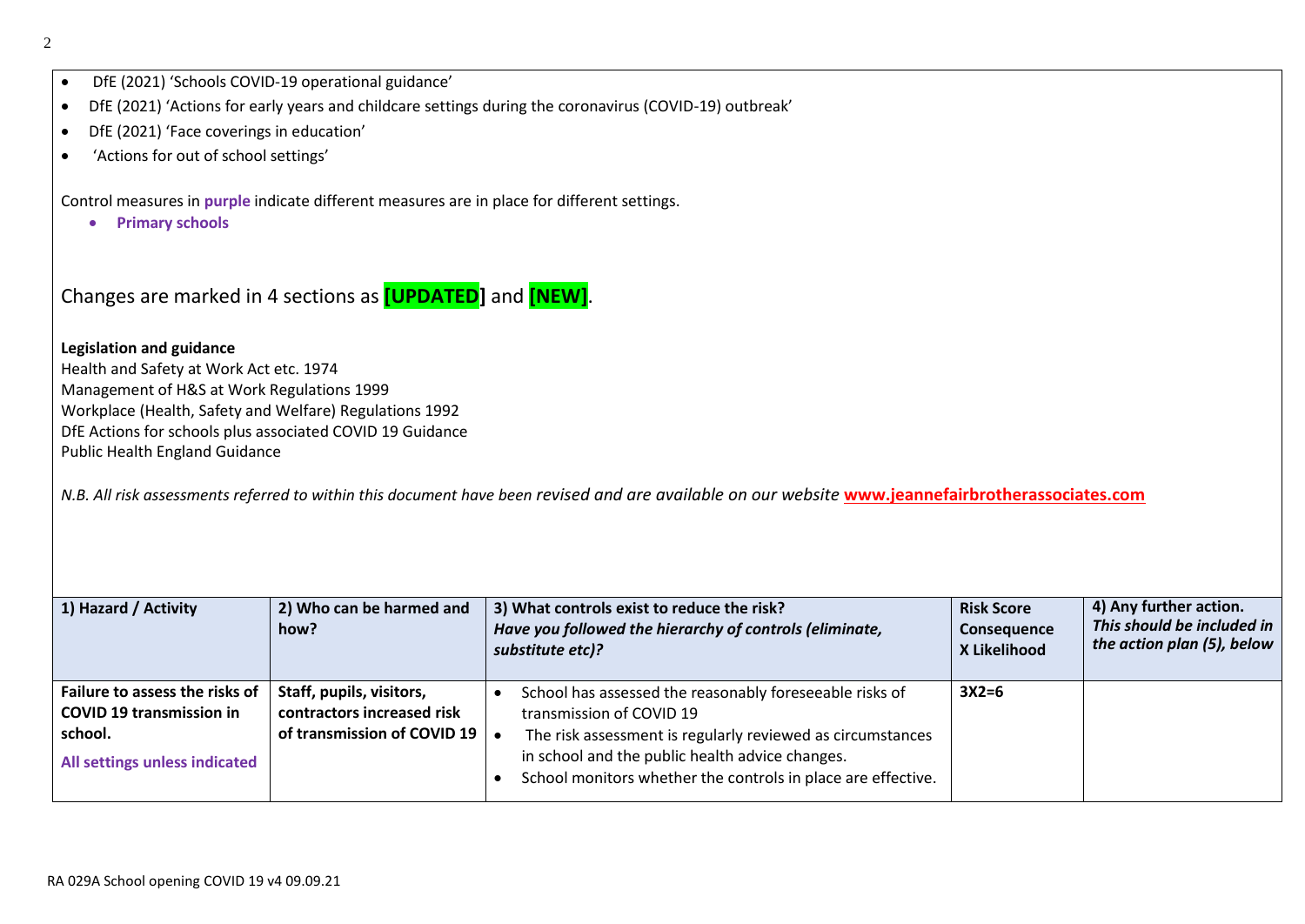| [UPDATED] Failing to have<br>adequate outbreak<br>management/contingency<br>plans to allow for stepping<br>measures up and down.<br>All settings unless indicated | Staff, pupils, visitors,<br>contractors increased risk<br>of transmission of COVID 19 | School has a Coronavirus (COVID-19) Contingency Plan risk<br>$\bullet$<br>assessment. See RA 029B Contingency plan latest version<br>(also known as an outbreak management plan) if<br>restrictions need to be implemented due to COVID 19.<br>Remote education plans are in place for pupils who are self-<br>$\bullet$<br>isolating or shielding.<br>School will follow measures recommended by the Local<br>$\bullet$<br>Authority, Director of Public Health and local protection<br>teams (HPTs) as part of the outbreak management<br>responsibilities. See RA 029B Thresholds for extra action<br>For most education and childcare settings<br>School understands the extra action thresholds - whichever<br>$\bullet$<br>of these thresholds is reached first:<br>• 5 children, pupils, students or staff, who are likely to have<br>mixed closely, test positive for COVID-19 within a 10-<br>day period: or<br>• 10% of children, pupils, students, or staff who are likely to<br>have mixed closely test positive for COVID-19 within a 10- |
|-------------------------------------------------------------------------------------------------------------------------------------------------------------------|---------------------------------------------------------------------------------------|--------------------------------------------------------------------------------------------------------------------------------------------------------------------------------------------------------------------------------------------------------------------------------------------------------------------------------------------------------------------------------------------------------------------------------------------------------------------------------------------------------------------------------------------------------------------------------------------------------------------------------------------------------------------------------------------------------------------------------------------------------------------------------------------------------------------------------------------------------------------------------------------------------------------------------------------------------------------------------------------------------------------------------------------------------|
|                                                                                                                                                                   |                                                                                       | day period<br><b>All settings</b><br>School will seek public health advice if a pupil, student,<br>$\bullet$<br>child or staff member is admitted to hospital with COVID-<br>19. Phone the DfE helpline (0800 046 8687, option 1) or, in<br>line with other local HPT arrangements. (Hospitalisation<br>could indicate increased severity of illness or a new variant<br>of concern.)                                                                                                                                                                                                                                                                                                                                                                                                                                                                                                                                                                                                                                                                  |

•

## **Insert details of school's local PH Helpline phone number to contact i.e**.

o **Cheshire & Merseyside PHE contact 0344 225 0562**

**3X2=6**

- o **Greater Manchester Health Protection Unit 0844 225 1295**
- o **Wirral schools contact** Wirral LA Covid helpline 0151 666 3600 Email: [covidschoolsupport@wirral.gov.uk](mailto:covidschoolsupport@wirral.gov.uk)
- **All schools (except Early Years)** From the date that school officially closes for summer, all MDS submissions will stop.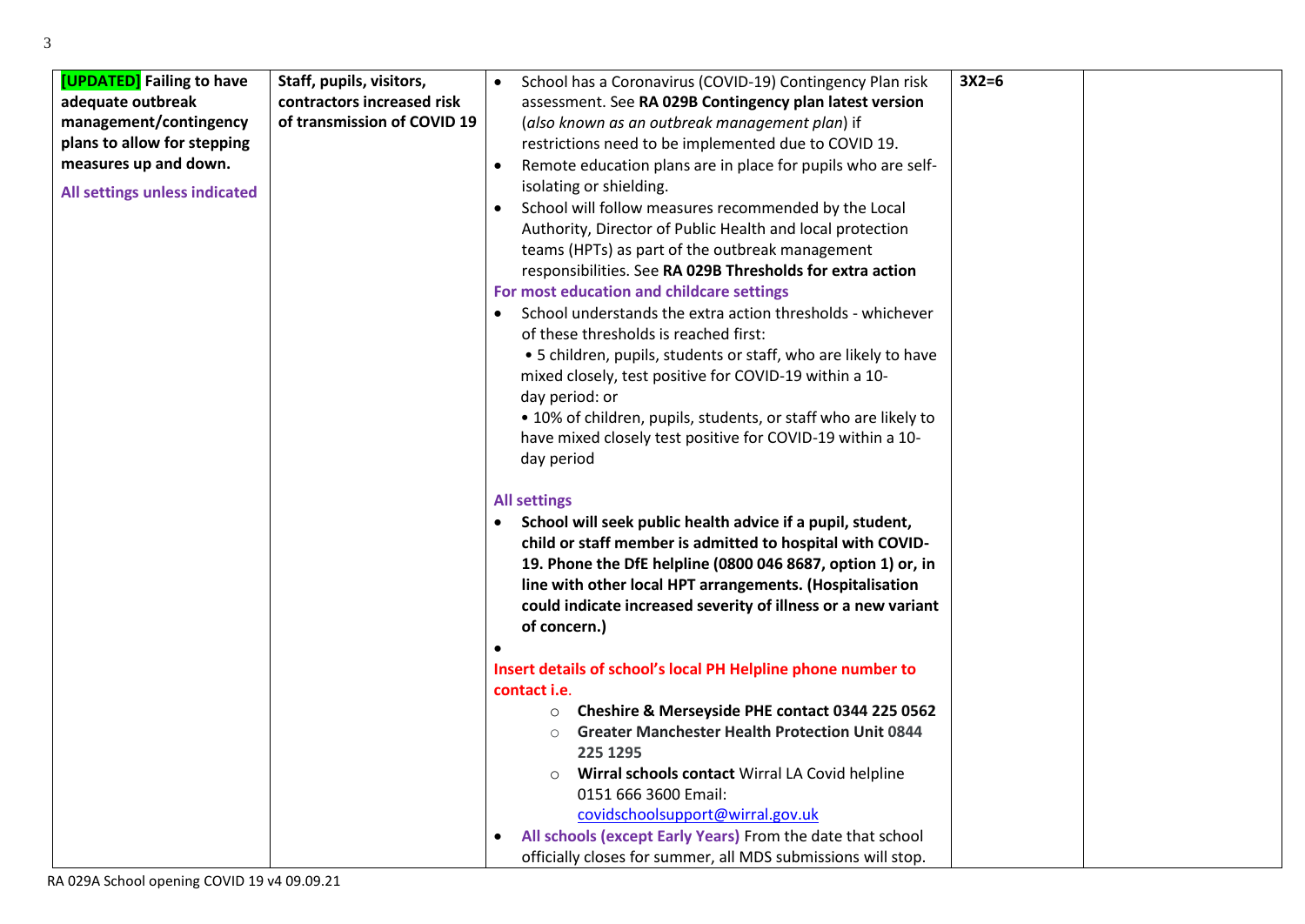|                                                                        |                                                                                       | From that point, Public Health and the Local Authority will<br>be informed of any outbreaks via NHS T&T.                                                                                                                                                                                                                                                                                                                                                                                                                                                                                                                                                                                                                     |         |  |
|------------------------------------------------------------------------|---------------------------------------------------------------------------------------|------------------------------------------------------------------------------------------------------------------------------------------------------------------------------------------------------------------------------------------------------------------------------------------------------------------------------------------------------------------------------------------------------------------------------------------------------------------------------------------------------------------------------------------------------------------------------------------------------------------------------------------------------------------------------------------------------------------------------|---------|--|
| Communication<br>All settings unless indicated                         | Staff, pupils, visitors,<br>contractors increased risk<br>of transmission of COVID 19 | School follows latest DfE, PHE & Gov.uk, Merseyside,<br>Cheshire & Manchester PH Team and LA guidance<br>RA 029A School opening COVID 19 v1 Aug 2021 published<br>to website & shared with unions, LA & governors.<br>Clear communication sent to parents and pupils with a link<br>$\bullet$<br>on the school website covering all aspects of how school will<br>function.<br>Regular staff briefings held to cover any changes to<br>$\bullet$<br>arrangements.<br>School has shared with all staff the measures in place and<br>$\bullet$<br>involved staff & the governing body in that process.<br>A record is kept of all visitors and contractors that come to<br>$\bullet$<br>the school site.                       | $2X2=4$ |  |
| <b>Wellbeing - staff &amp; pupils</b><br>All settings unless indicated | Staff & pupils exposed to<br>mental health issues due to<br><b>COVID 19</b>           | EAP available for staff as required, all staff provided with<br>$\bullet$<br>numbers for EAP. HAYS wellbeing portal for all staff.<br>OH referrals for detailed advice and support.<br>Daily check in with staff and open door for any worries<br>or concerns.<br>Fresh air, walks around school encouraged.<br>Staff fully involved in RA and attend socially distanced<br>weekly briefings / are regularly updated.<br>PPA can be completed at home.<br>Staff are vigilant in discerning children's mental health<br>and report any concerns to the Key Stage leader/<br>SENDco / MHWB lead / HT<br>See Wellbeing for Education Return programme.<br>Parents regularly engage with Dojo to message teachers,<br>HT and SLT | $2X2=4$ |  |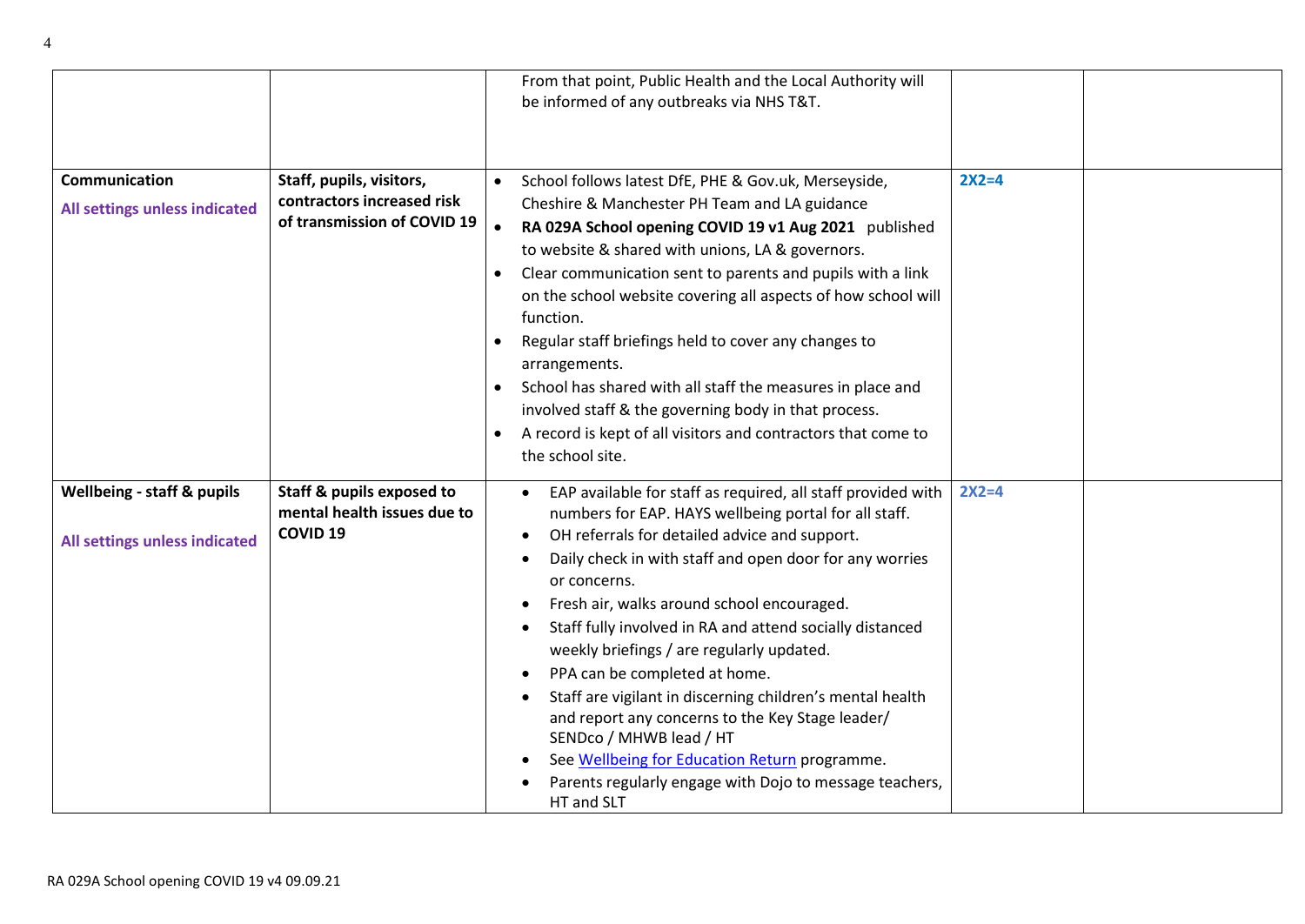|                               |                             |           | The school provides opportunities for pupils to talk<br>about their mental health and experiences during the<br>pandemic' |         |  |
|-------------------------------|-----------------------------|-----------|---------------------------------------------------------------------------------------------------------------------------|---------|--|
|                               |                             |           |                                                                                                                           |         |  |
| <b>Face coverings</b>         | Staff, pupils, visitors,    |           | Face coverings are no longer advised for pupils, staff and                                                                | $2X2=4$ |  |
| All settings unless indicated | contractors increased risk  |           | visitors either in classrooms or in communal areas.                                                                       |         |  |
|                               | of transmission of COVID 19 |           | School will support any staff members, pupils or students                                                                 |         |  |
|                               |                             |           | that wish to continue to wear a face covering.                                                                            |         |  |
|                               |                             | $\bullet$ | Face coverings will be reintroduced if there is an outbreak in                                                            |         |  |
|                               |                             |           | school or if the Director of Public Health advises that face                                                              |         |  |
|                               |                             |           | coverings should temporarily be worn in communal areas or                                                                 |         |  |
|                               |                             |           | classrooms (by pupils, staff, and visitors, unless exempt).                                                               |         |  |
|                               |                             | $\bullet$ | Face visors or shields are not worn as an equivalent                                                                      |         |  |
|                               |                             |           | alternative to face coverings; however, they can be worn by                                                               |         |  |
|                               |                             |           | those exempt from wearing face coverings.                                                                                 |         |  |
|                               |                             |           | School outbreak management plans cover the possibility of                                                                 |         |  |
|                               |                             |           | face coverings being reintroduced:                                                                                        |         |  |
|                               |                             |           | transparent face coverings can also be worn.<br>$\circ$                                                                   |         |  |
|                               |                             |           | face visors or shields can be worn only after<br>$\circ$                                                                  |         |  |
|                               |                             |           | carrying out a risk assessment for the specific                                                                           |         |  |
|                               |                             |           | situation and should always be cleaned                                                                                    |         |  |
|                               |                             |           | appropriately.                                                                                                            |         |  |
|                               |                             | $\bullet$ | School will not prevent individuals from entering or attending                                                            |         |  |
|                               |                             |           | school if they are not wearing a face covering, if exempt.                                                                |         |  |
|                               |                             | $\bullet$ | School has a supply of face coverings available                                                                           |         |  |
|                               |                             |           | Clear instructions are provided on how to put on, remove,                                                                 |         |  |
|                               |                             |           | store, and dispose of face coverings.                                                                                     |         |  |
| <b>PPE</b>                    | Staff, pupils, visitors,    | $\bullet$ | Most staff in education, childcare and children's social care                                                             | $2X2=4$ |  |
| All settings unless indicated | contractors increased risk  |           | settings will not require PPE in response to COVID-19                                                                     |         |  |
|                               | of transmission of COVID 19 |           | beyond what they would normally need for their work.                                                                      |         |  |
|                               |                             | $\bullet$ | Additional PPE for COVID-19 is only required in a very                                                                    |         |  |
|                               |                             |           | limited number of scenarios:                                                                                              |         |  |
|                               |                             |           | If a child, young person or student becomes ill with<br>$\circ$                                                           |         |  |
|                               |                             |           | COVID 19 symptoms and only if close contact is                                                                            |         |  |
|                               |                             |           | necessary                                                                                                                 |         |  |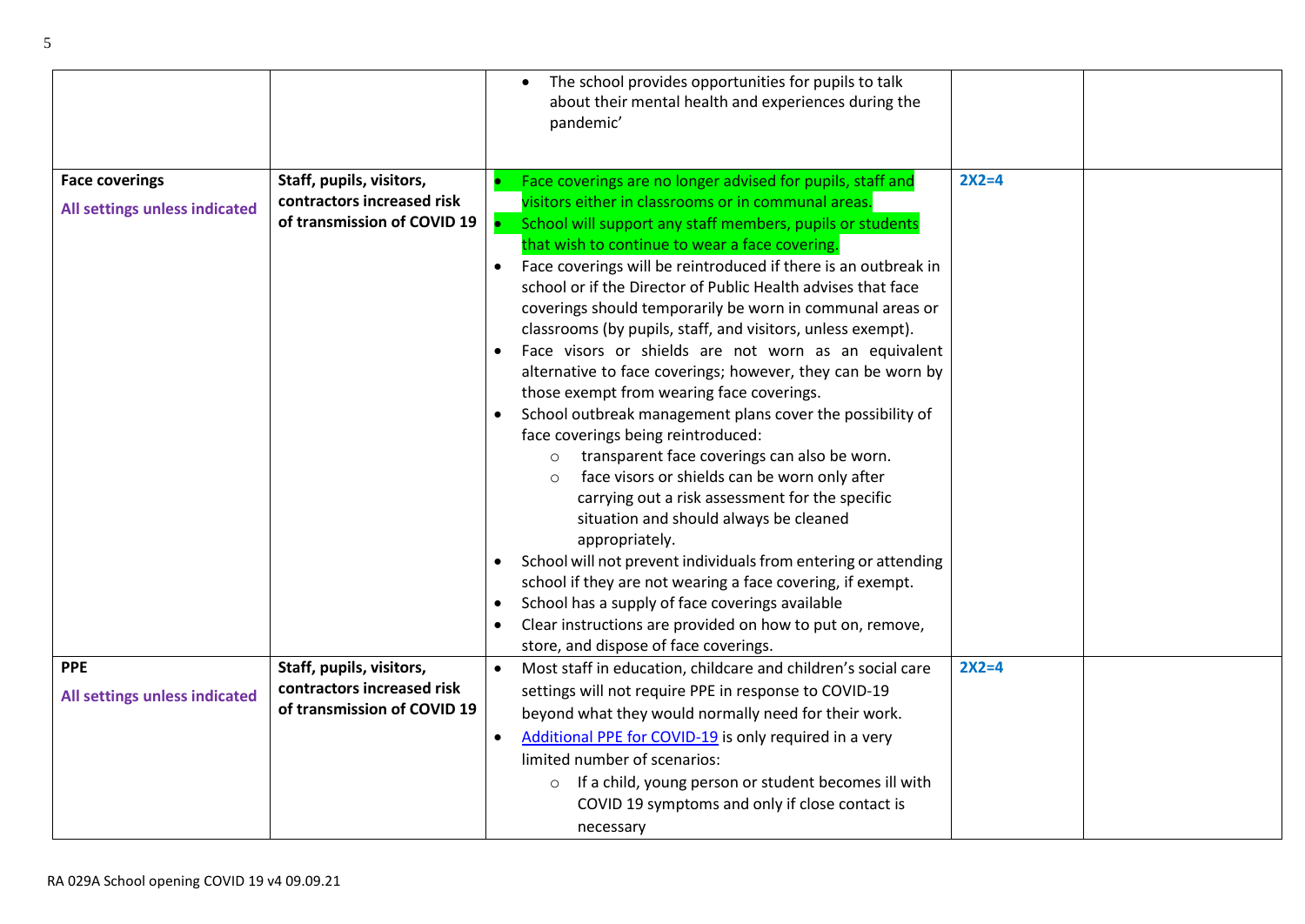|                                                                                                                                              |                                                                                       | when performing aerosol generating procedures<br>$\circ$<br>AGP's<br>When working with pupils who cough, spit, vomit or require<br>$\bullet$<br>intimate care but do not have coronavirus symptoms, staff<br>only wear PPE that would routinely be worn.<br>Staff are trained in correct use and disposal of PPE.<br>$\bullet$                                                                                                                                                                                                                                                                                                                                                                                                 |         |  |
|----------------------------------------------------------------------------------------------------------------------------------------------|---------------------------------------------------------------------------------------|--------------------------------------------------------------------------------------------------------------------------------------------------------------------------------------------------------------------------------------------------------------------------------------------------------------------------------------------------------------------------------------------------------------------------------------------------------------------------------------------------------------------------------------------------------------------------------------------------------------------------------------------------------------------------------------------------------------------------------|---------|--|
| School fails to ensure good<br>hygiene & cleaning<br>standards in school to<br>reduce risk of transmission.<br>All settings unless indicated | Staff, pupils, visitors,<br>contractors increased risk<br>of transmission of COVID 19 | Hand hygiene -<br>School will continue to ensure that staff & pupils maintain<br>high standards of hand hygiene.<br>Suitable facilities are provided for individuals to<br>$\bullet$<br>wash/sanitise their hands regularly<br>Pupils are supervised, where appropriate, to use hand<br>$\bullet$<br>sanitizer safely.<br><b>Respiratory hygiene</b><br>School emphasises the 'catch it, bin it, kill it' approach with<br>bins & tissues available.<br>Cleaning<br>School will maintain appropriate cleaning regimes, using<br>standard products such as detergents with a focus on<br>frequently touched areas.                                                                                                              | $3X2=6$ |  |
|                                                                                                                                              |                                                                                       | Appropriate cleaning schedules are in place and include<br>regular cleaning of areas and equipment                                                                                                                                                                                                                                                                                                                                                                                                                                                                                                                                                                                                                             |         |  |
| Social distancing - failing to<br>manage mixing and<br>'bubbles.'<br>All settings unless indicated                                           | Staff, pupils, visitors,<br>contractors increased risk<br>of transmission of COVID 19 | Staff and pupils are informed they no longer need to adhere<br>to social distancing measures in school unless directed.<br>Pupils are informed they no longer need to be separated into<br>bubbles in school.<br>In the event of a school or local outbreak, the school<br>adheres to the advice of a director of public health, which<br>may include returning to social distancing measures,<br>including pupil bubbles.<br>School has planned carefully following the latest DfE/PHE<br>quidance and will follow all measures at a steady pace.<br>Assemblies can be reintroduced again, but school will re-<br>introduce this gradually. We are restricting assemblies to<br>Key Stage (only two year groups at one time). | $3X2=6$ |  |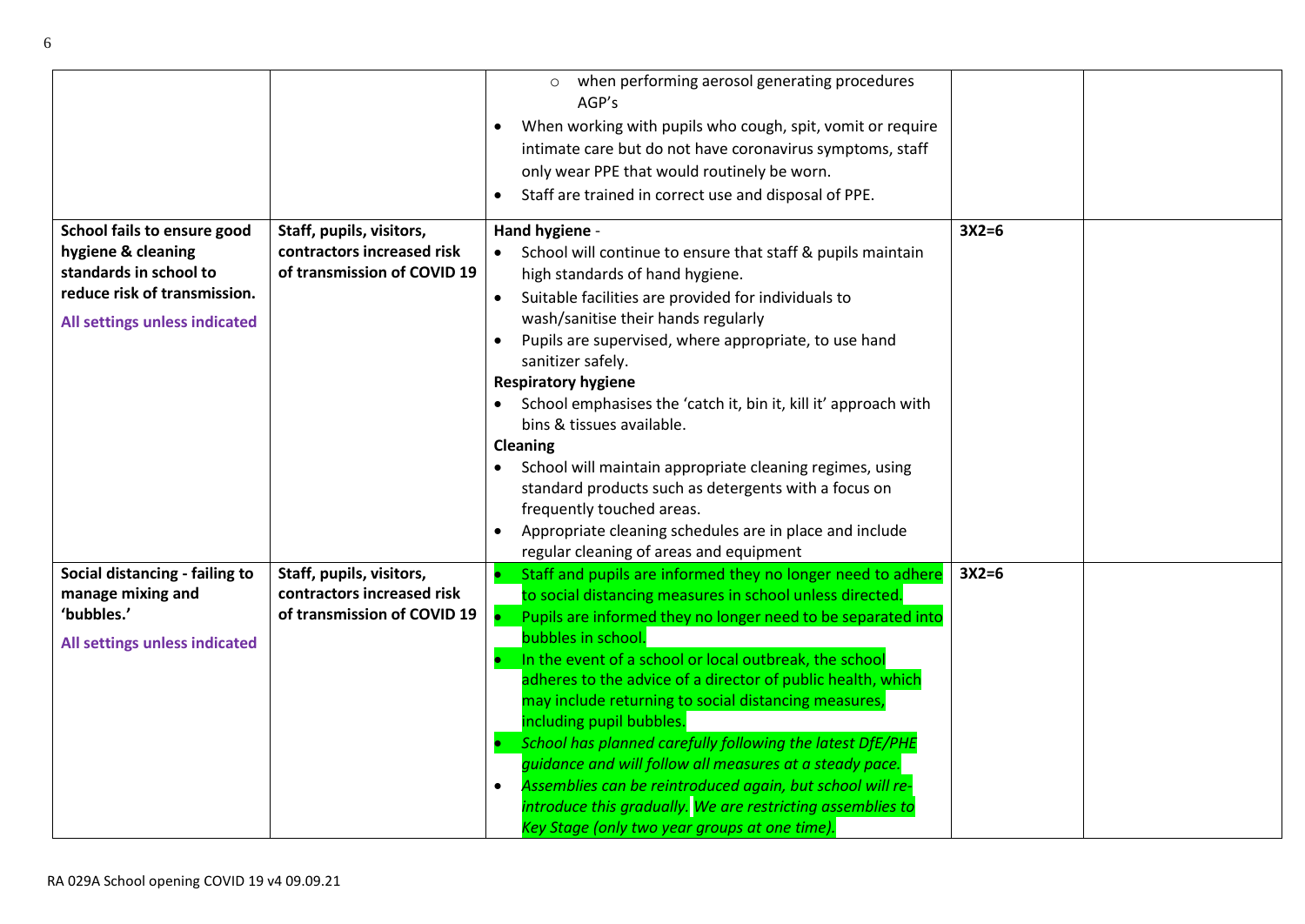|                                                                                                                              |                                                                                       | Staggered starts, lunch and breaks to limit numbers do not<br>need to take place.<br>Staff do not need to work with only one group/bubble, but<br>school may start that way for September and re-evaluate<br>progress in the first few weeks.<br>Staff meetings in a larger, well-ventilated space.<br>Staffrooms- staff continuing to use their middle bays if they<br>prefer<br>Meetings, including with parents may continue.<br>Teaching or holding meetings in well-ventilated areas<br>wherever possible, such as outdoors or indoors with<br>windows open- hall<br>School has outbreak management plans in place to<br>reintroduce bubbles temporarily if it becomes necessary due<br>to local outbreaks or increases in cases at the instruction of<br>PHE Teams. See RA 029B Contingency Plan v1 Aug 2021                                                                                                                                                                                                                                      |         |
|------------------------------------------------------------------------------------------------------------------------------|---------------------------------------------------------------------------------------|---------------------------------------------------------------------------------------------------------------------------------------------------------------------------------------------------------------------------------------------------------------------------------------------------------------------------------------------------------------------------------------------------------------------------------------------------------------------------------------------------------------------------------------------------------------------------------------------------------------------------------------------------------------------------------------------------------------------------------------------------------------------------------------------------------------------------------------------------------------------------------------------------------------------------------------------------------------------------------------------------------------------------------------------------------|---------|
| [UPDATED] Ventilation -<br>failure to ensure all<br>occupied spaces are well<br>ventilated.<br>All settings unless indicated | Staff, pupils, visitors,<br>contractors increased risk<br>of transmission of COVID 19 | When school is in operation, it is well ventilated with<br>comfortable teaching environments.<br>" Poorly ventilated spaces have been identified<br>with no widows or mechanical ventilation (SBM<br>office, door & hatch open, work in main office<br>when possible)<br>When holding events where visitors are on site e.g. school<br>plays, ventilation is increased.<br>School has competent ventilation engineers to help assess<br>the systems in place and how to utilise them correctly.<br>Mechanical ventilation is adjusted to increase the<br>ventilation rate wherever possible and checked to confirm<br>that normal operation meets current guidance and that only<br>fresh outside air is circulated.<br>Systems should be adjusted to full fresh air or, if this is not<br>possible, then systems should be operated as normal as long<br>as they are within a single room and supplemented by an<br>outdoor air supply.<br>All mechanical ventilation systems are maintained in<br>accordance with the manufacturers' recommendations. | $3X2=6$ |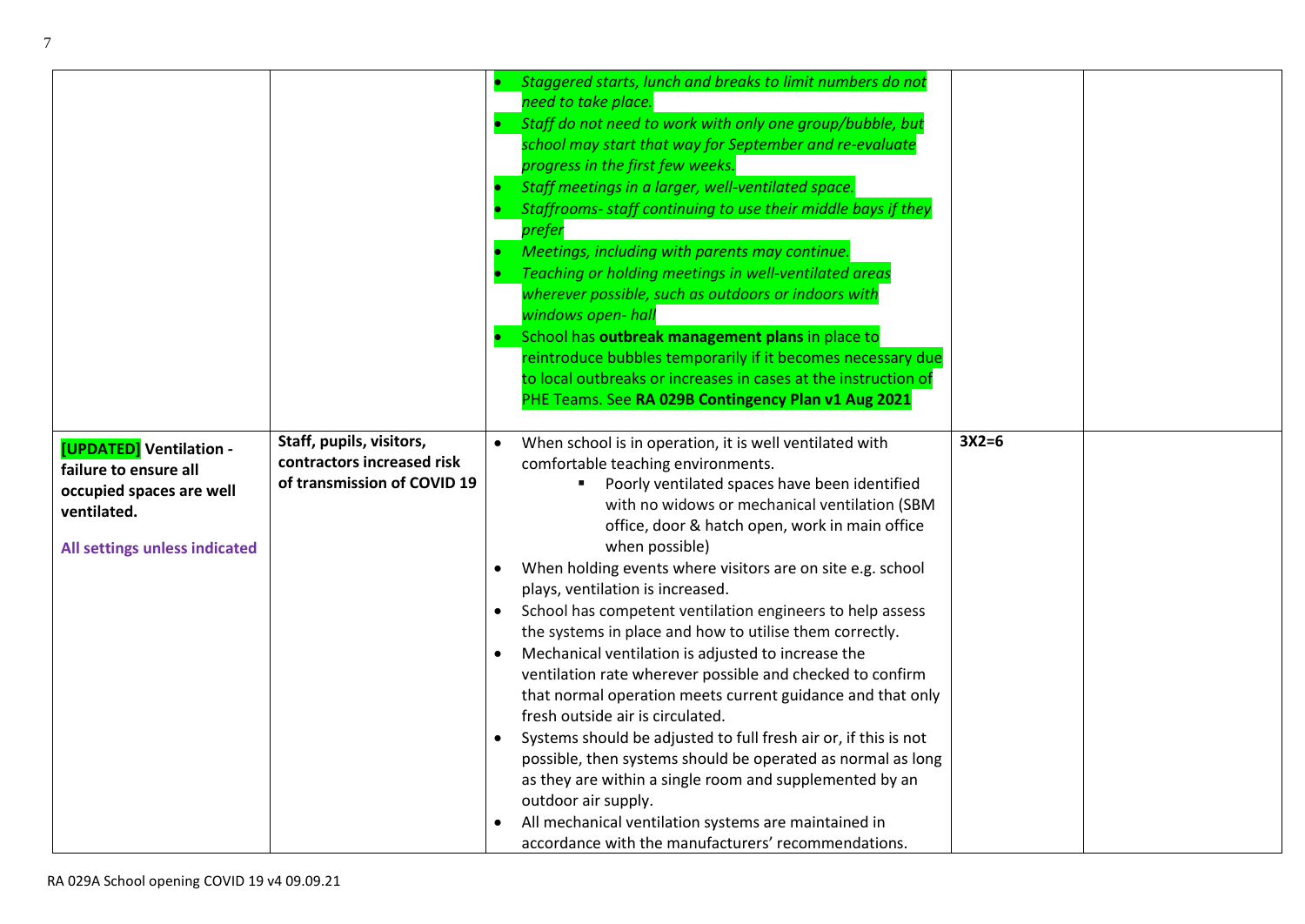|                                                                                                                      |                                                                                       | $\bullet$<br>$\bullet$<br>$\bullet$ | School opens external windows, doors & internal doors (if<br>they are not fire doors and where safe to do so) to increase<br>ventilation.<br>During colder weather, the need for increased ventilation<br>while maintaining a comfortable temperature is balanced;<br>opening higher vents, arranging seating away from draughts.<br>In cooler weather to reduce thermal discomfort caused by<br>increased ventilation, pupils can wear additional, suitable<br>indoor items of clothing in addition to their usual uniform<br>Purging or airing rooms as frequently as possible to improve<br>ventilation usually when the room is unoccupied.<br>Outside space will be used, where practical.                                                                                                                                                                                                                                                                                                                                                                                                                                                                                                                                                                                                                   |         |  |
|----------------------------------------------------------------------------------------------------------------------|---------------------------------------------------------------------------------------|-------------------------------------|-------------------------------------------------------------------------------------------------------------------------------------------------------------------------------------------------------------------------------------------------------------------------------------------------------------------------------------------------------------------------------------------------------------------------------------------------------------------------------------------------------------------------------------------------------------------------------------------------------------------------------------------------------------------------------------------------------------------------------------------------------------------------------------------------------------------------------------------------------------------------------------------------------------------------------------------------------------------------------------------------------------------------------------------------------------------------------------------------------------------------------------------------------------------------------------------------------------------------------------------------------------------------------------------------------------------|---------|--|
| <b>NHS Test &amp; Trace - School</b><br>failing to manage tracing<br>close contacts<br>All settings unless indicated | Staff, pupils, visitors,<br>contractors increased risk<br>of transmission of COVID 19 | $\bullet$<br>$\bullet$              | School makes staff aware that it is not responsible for Test<br>and Trace contacting. This will be taken over by the NHS<br><b>Test and Trace service</b><br>NHS Test and Trace will work with the positive case and/or<br>parent to identify close contacts.<br>Contacts from a school setting will only be traced<br>by NHS Test and Trace where the positive case specifically<br>identifies the individual as being a close contact.<br>School may be contacted in exceptional cases to help with<br>identifying close contacts (as currently happens in managing<br>other infectious diseases).<br>School will continue to work with the local director of Public<br>Health & local HP Teams in the case of a local outbreak and<br>if the area becomes an Enhanced Support Area.<br>Anyone in school who displays symptoms is encouraged to<br>get a PCR test<br>Staff, pupils and parents are made aware that they are not<br>required to self-isolate if they live in the same household as<br>someone with COVID-19, or are a close contact of someone<br>with COVID-19, and any of the following apply:<br>they are fully vaccinated<br>$\circ$<br>they are below the age of 18 years and 6 months<br>$\circ$<br>they have taken part in or are currently part of an<br>approved COVID-19 vaccine trial | $3X2=6$ |  |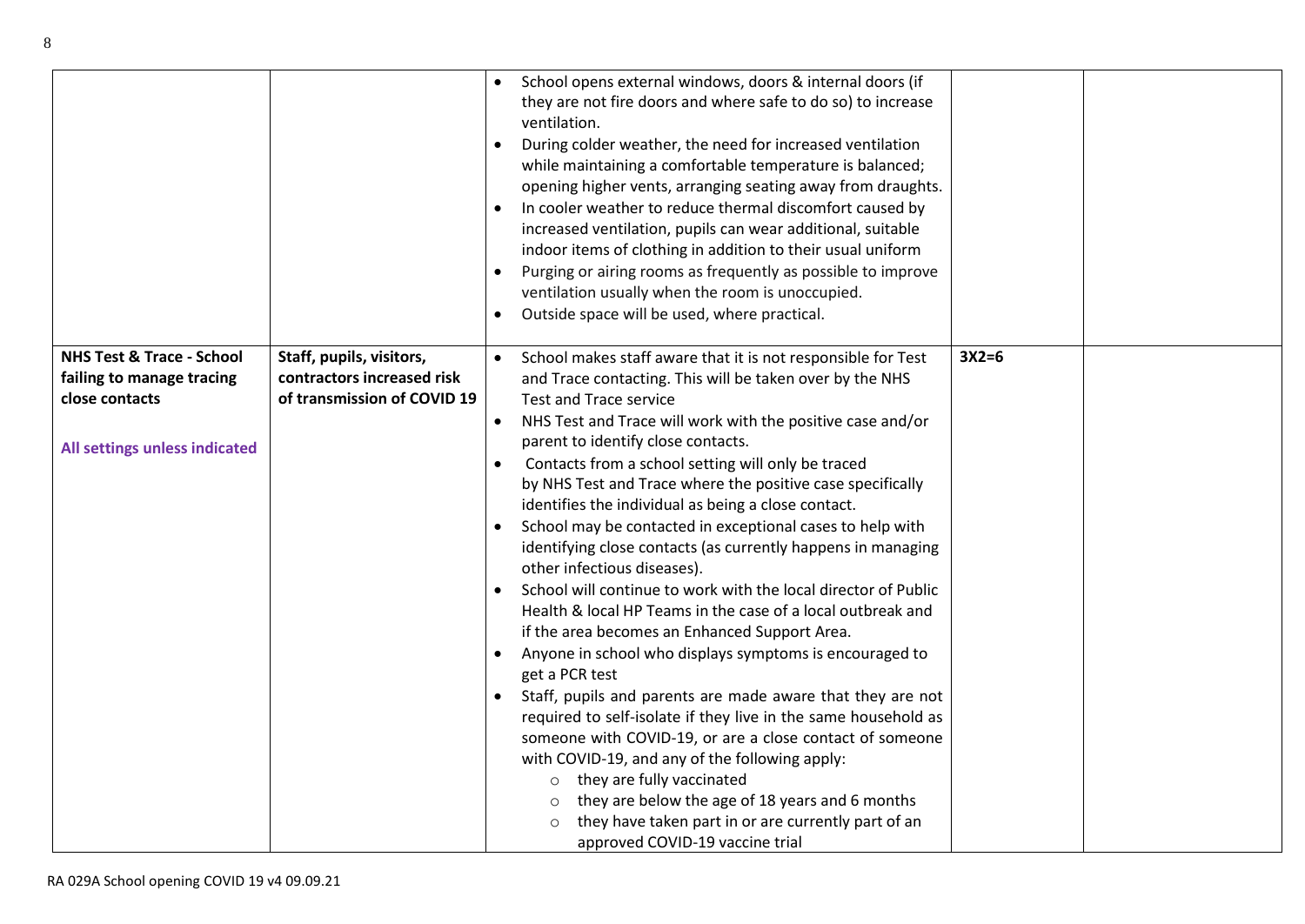|                                   |                                                           | they are not able to get vaccinated for medical<br>$\circ$                |         |  |
|-----------------------------------|-----------------------------------------------------------|---------------------------------------------------------------------------|---------|--|
|                                   |                                                           | reasons                                                                   |         |  |
|                                   |                                                           | Staff who do not need to isolate, and children and<br>$\circ$             |         |  |
|                                   |                                                           | young people aged under 18 years 6 months who                             |         |  |
|                                   |                                                           | usually attend school, and have been identified as a                      |         |  |
|                                   |                                                           | close contact, should continue to attend school as                        |         |  |
|                                   |                                                           | normal.                                                                   |         |  |
|                                   |                                                           | Instead, they will be contacted by NHS Test and Trace,                    |         |  |
|                                   |                                                           | informed they have been in close contact with a positive                  |         |  |
|                                   |                                                           | case and advised to take a PCR test. School will encourage                |         |  |
|                                   |                                                           | all individuals to take a PCR test if advised to do so.                   |         |  |
|                                   |                                                           | Whilst awaiting the result of a PCR test                                  |         |  |
|                                   |                                                           | o Staff who do not need to isolate, and children and                      |         |  |
|                                   |                                                           | young people aged under 18 years 6 months who                             |         |  |
|                                   |                                                           | usually attend school, and have been identified as a                      |         |  |
|                                   |                                                           | close contact, continue to attend school as normal.                       |         |  |
|                                   |                                                           | They do not need to wear a face covering within the school,<br>$\bullet$  |         |  |
|                                   |                                                           | but it is expected and recommended that these are worn                    |         |  |
|                                   |                                                           | when travelling on public or dedicated transport.                         |         |  |
| <b>[NEW]</b> Weekend cases -      | Pupils, staff, visitors                                   | NHS track & trace advises that school make contact with<br>$\bullet$      | $3X2=6$ |  |
| <b>Pupils or members of staff</b> | increased risk of                                         | families and request the close contacts identified should                 |         |  |
| or visitors record a positive     | transmission                                              | attend for PCR tests.                                                     |         |  |
| PCR test during the               |                                                           | School sends email to whole school community to                           |         |  |
| weekend with no details of        |                                                           | recommend they access PCR test if concerned or if staff or                |         |  |
| contacts to assist NHS Track      |                                                           | pupils display symptoms.                                                  |         |  |
| & Trace.                          |                                                           | School monitors numbers of cases in case of potential<br>$\bullet$        |         |  |
|                                   |                                                           | outbreak and invokes Contingency Plan advice if thresholds                |         |  |
| All settings unless indicated     |                                                           | reached. (See above for thresholds).                                      |         |  |
|                                   |                                                           |                                                                           |         |  |
|                                   |                                                           |                                                                           |         |  |
| <b>Asymptomatic testing</b>       | Staff, pupils, visitors,                                  | NB. Testing guidance is under review.                                     | $3X2=6$ |  |
| All settings unless indicated     | contractors increased risk<br>of transmission of COVID 19 | School makes clear that testing is voluntary.<br>$\bullet$                |         |  |
|                                   |                                                           | Staff in all education settings are encouraged to test twice<br>$\bullet$ |         |  |
|                                   |                                                           | weekly at home until the testing guidance is reviewed in                  |         |  |
|                                   |                                                           | September.                                                                |         |  |
|                                   |                                                           | Testing kits are stored securely in school at the correct                 |         |  |
|                                   |                                                           | temperature.                                                              |         |  |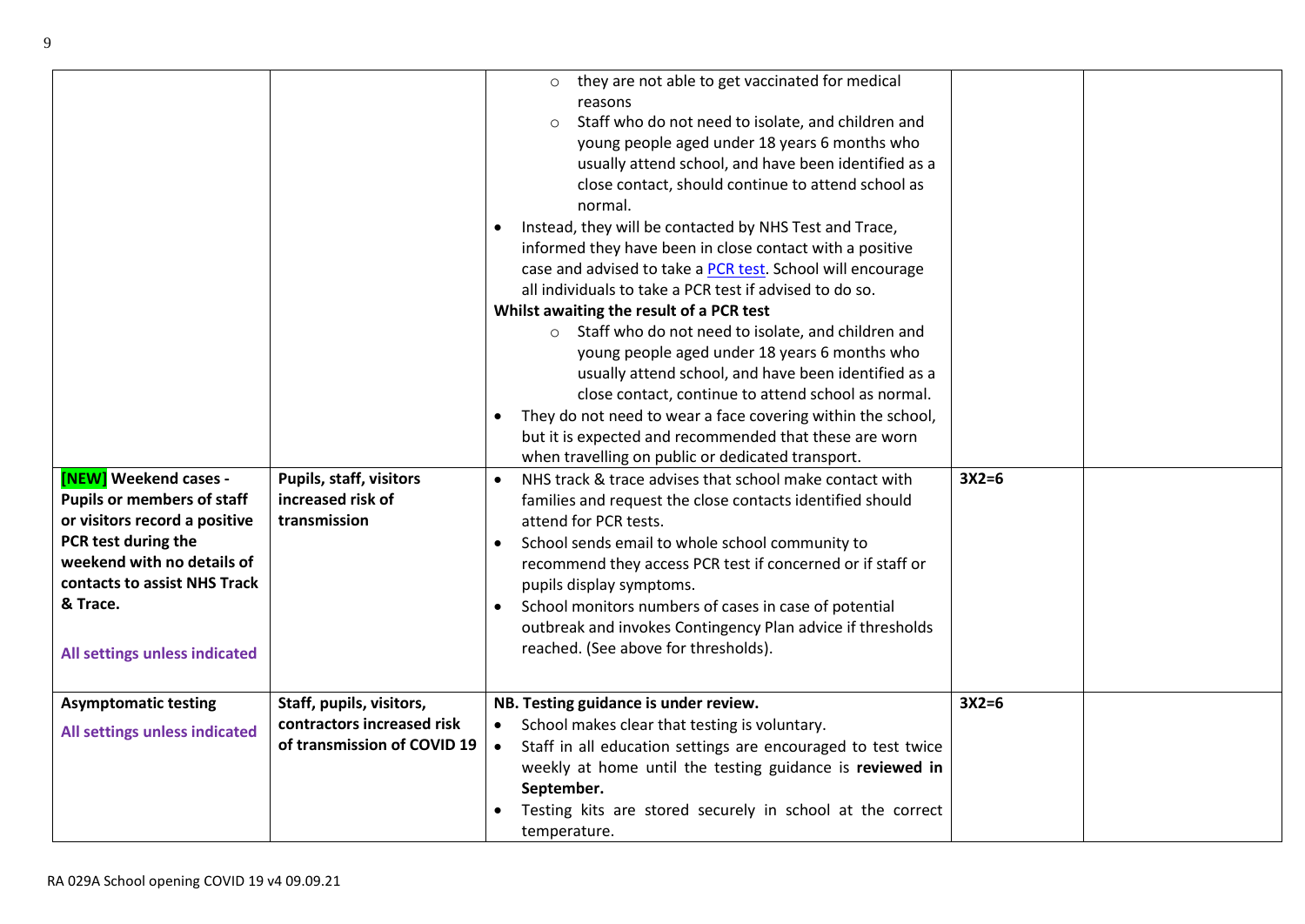| <b>Asymptomatic testing</b><br><b>Primary schools</b> | Staff, pupils, visitors,<br>contractors increased risk    | $\bullet$<br>$\bullet$ | A test kit log is in use and data held is stored in line with the<br>school's Data Protection Policy.<br><b>Confirmatory PCR tests</b><br>Staff and pupils with a positive LFD test result should self-<br>isolate in line with the stay at home guidance for households<br>with possible or confirmed coronavirus (COVID-19)<br>infection.<br>They will also need to get a free PCR test to check if they<br>have COVID-19 & self-isolate until they get the result.<br>If the PCR test is taken within 2 days of the positive lateral<br>flow test, and is negative, it overrides the self-test LFD test<br>and the individual can return to school if they do not have<br>COVID-19 symptoms.<br>Primary age pupils (Y 6 and below) will not be expected to<br>test over the summer period. | $3X2=6$ |  |
|-------------------------------------------------------|-----------------------------------------------------------|------------------------|-----------------------------------------------------------------------------------------------------------------------------------------------------------------------------------------------------------------------------------------------------------------------------------------------------------------------------------------------------------------------------------------------------------------------------------------------------------------------------------------------------------------------------------------------------------------------------------------------------------------------------------------------------------------------------------------------------------------------------------------------------------------------------------------------|---------|--|
|                                                       | of transmission of COVID                                  | $\bullet$              | Primary age pupils will be offered the 2 tests at an ATS at                                                                                                                                                                                                                                                                                                                                                                                                                                                                                                                                                                                                                                                                                                                                   |         |  |
|                                                       | 19.                                                       |                        | the beginning of the autumn term when they start at their<br>secondary school in Y7.<br>School may choose, however, to start testing Y 6 pupils<br>earlier, including in summer schools, depending on local HP<br>Team advice.                                                                                                                                                                                                                                                                                                                                                                                                                                                                                                                                                                |         |  |
| Contact with potential or                             | Staff, pupils, visitors,                                  |                        | If anyone in the school develops coronavirus symptoms while                                                                                                                                                                                                                                                                                                                                                                                                                                                                                                                                                                                                                                                                                                                                   | $3X2=6$ |  |
| confirmed coronavirus<br>cases in school              | contractors increased risk<br>of transmission of COVID 19 |                        | at school, this is managed in line with local and national<br>guidance. They are:                                                                                                                                                                                                                                                                                                                                                                                                                                                                                                                                                                                                                                                                                                             |         |  |
| All settings unless indicated                         |                                                           |                        | $\circ$ sent home to isolate for 10 days (includes the day                                                                                                                                                                                                                                                                                                                                                                                                                                                                                                                                                                                                                                                                                                                                    |         |  |
|                                                       |                                                           |                        | symptoms started).                                                                                                                                                                                                                                                                                                                                                                                                                                                                                                                                                                                                                                                                                                                                                                            |         |  |
|                                                       |                                                           |                        | advised to follow the guidance for <b>households</b> with<br>$\circ$<br>possible or confirmed coronavirus infection.                                                                                                                                                                                                                                                                                                                                                                                                                                                                                                                                                                                                                                                                          |         |  |
|                                                       |                                                           |                        | o advised to arrange a PCR test as soon as possible.                                                                                                                                                                                                                                                                                                                                                                                                                                                                                                                                                                                                                                                                                                                                          |         |  |
|                                                       |                                                           | $\bullet$              | If a pupil is awaiting collection, they will be left in a well-                                                                                                                                                                                                                                                                                                                                                                                                                                                                                                                                                                                                                                                                                                                               |         |  |
|                                                       |                                                           |                        | ventilated room on their own if possible and, if safe to do<br>SO.                                                                                                                                                                                                                                                                                                                                                                                                                                                                                                                                                                                                                                                                                                                            |         |  |
|                                                       |                                                           |                        | Appropriate PPE will used if close contact is necessary.                                                                                                                                                                                                                                                                                                                                                                                                                                                                                                                                                                                                                                                                                                                                      |         |  |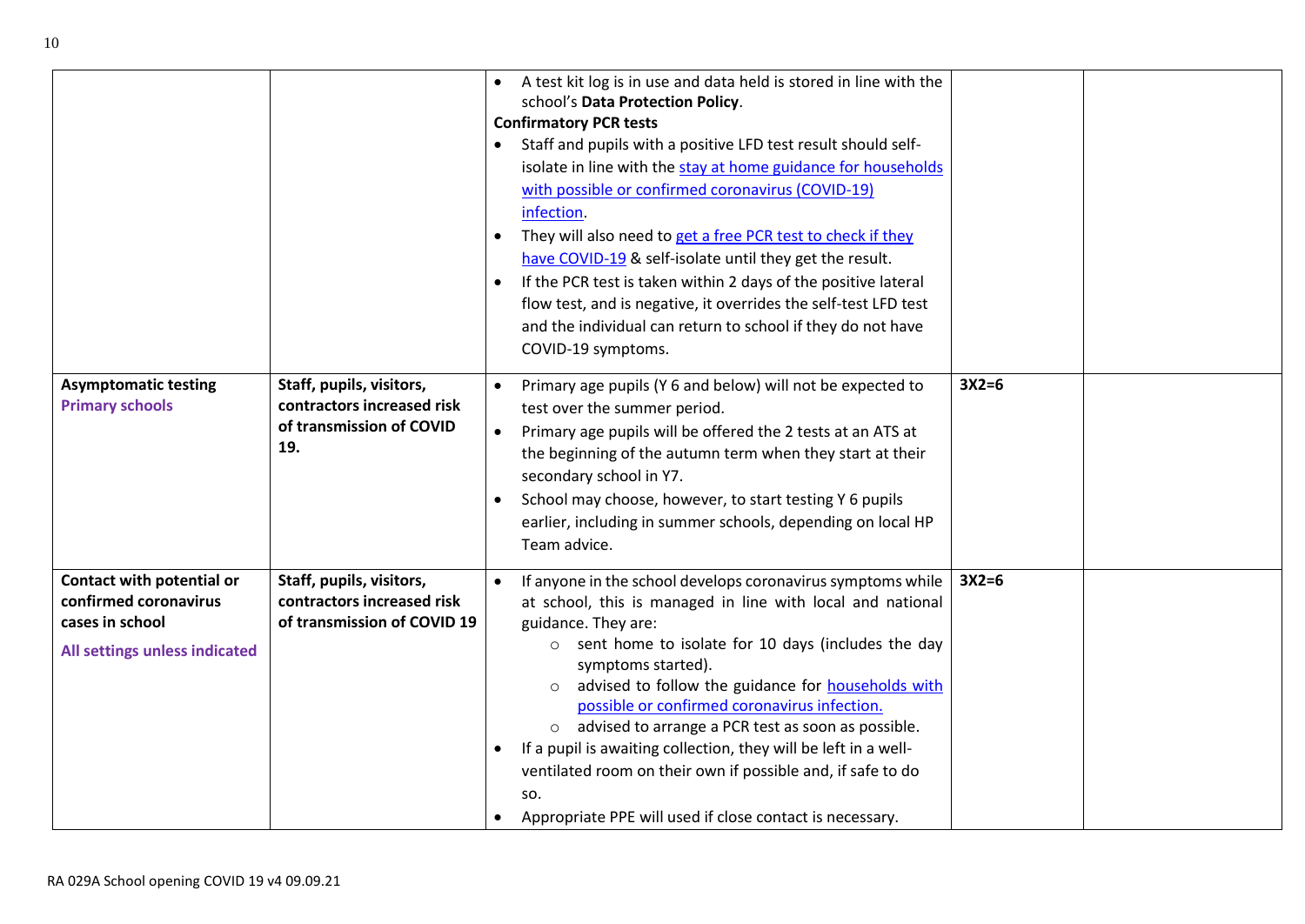|                                  |                             | $\bullet$ | Anyone with symptoms is advised not to use public                                   |         |  |
|----------------------------------|-----------------------------|-----------|-------------------------------------------------------------------------------------|---------|--|
|                                  |                             |           | transport and, wherever possible, be collected by a member                          |         |  |
|                                  |                             |           | of their family or household.                                                       |         |  |
|                                  |                             | $\bullet$ | Any rooms used are cleaned thoroughly after they have left.                         |         |  |
|                                  |                             | $\bullet$ | Anyone who comes into contact with a symptomatic                                    |         |  |
|                                  |                             |           | individual washes their hands thoroughly for 20 seconds                             |         |  |
|                                  |                             |           | with soap and warm running water or hand sanitiser.                                 |         |  |
|                                  |                             | $\bullet$ | Staff members or pupils who have been in close contact with                         |         |  |
|                                  |                             |           | someone with symptoms do not need to self-isolate unless                            |         |  |
|                                  |                             |           | they develop symptoms.                                                              |         |  |
|                                  |                             | $\bullet$ | School can take the decision if a parent or carer insists                           |         |  |
|                                  |                             |           | on a pupil attending, to refuse the pupil, if in its                                |         |  |
|                                  |                             |           | reasonable judgement the pupil poses a risk of infection to                         |         |  |
|                                  |                             |           | the school community.                                                               |         |  |
| <b>Pregnant staff inadequate</b> | Staff, pupils, visitors,    | $\bullet$ | An individual risk assessment is carried out for pregnant                           | $3X2=6$ |  |
| measures in place                | contractors increased risk  |           | staff with appropriate risk mitigation in line with the latest                      |         |  |
| All settings unless indicated    | of transmission of COVID 19 |           | recommendations from DHSC, PHE & RCOG. See RA 026                                   |         |  |
|                                  |                             |           | New & Expectant member of staff.                                                    |         |  |
|                                  |                             | $\bullet$ | Pregnant staff of any gestation are not required to continue                        |         |  |
|                                  |                             |           | working on site if this is not supported by the separate risk                       |         |  |
|                                  |                             |           | assessment.                                                                         |         |  |
|                                  |                             |           | Staff who are 28 weeks pregnant and beyond, or are pregnant                         |         |  |
|                                  |                             |           | and have an underlying health condition that puts them at a                         |         |  |
|                                  |                             |           | greater risk of severe illness from coronavirus at any                              |         |  |
|                                  |                             |           | gestation, are supported to take a more precautionary                               |         |  |
|                                  |                             |           | approach.                                                                           |         |  |
|                                  |                             | $\bullet$ | The school ensures pregnant staff are able to adhere to any                         |         |  |
|                                  |                             |           | active national guidance on social distancing and/or advice                         |         |  |
|                                  |                             |           | for pregnant women considered to be clinically extremely<br>vulnerable.             |         |  |
|                                  |                             |           |                                                                                     |         |  |
|                                  |                             | $\bullet$ | The above principles on protecting pregnant staff also apply<br>to pregnant pupils. |         |  |
|                                  |                             | $\bullet$ | Pregnant staff are encouraged to get vaccinated if possible.                        |         |  |
| <b>CEV staff inadequate</b>      | Staff, pupils, visitors,    | $\bullet$ | Clinically extremely vulnerable (CEV) staff are no longer                           | $3X2=6$ |  |
| measures in place.               | contractors increased risk  |           | advised to shield but are encouraged to take extra                                  |         |  |
|                                  | of transmission of COVID 19 |           | precautions to protect themselves, and to follow the                                |         |  |
| All settings unless indicated    |                             |           |                                                                                     |         |  |
|                                  |                             |           |                                                                                     |         |  |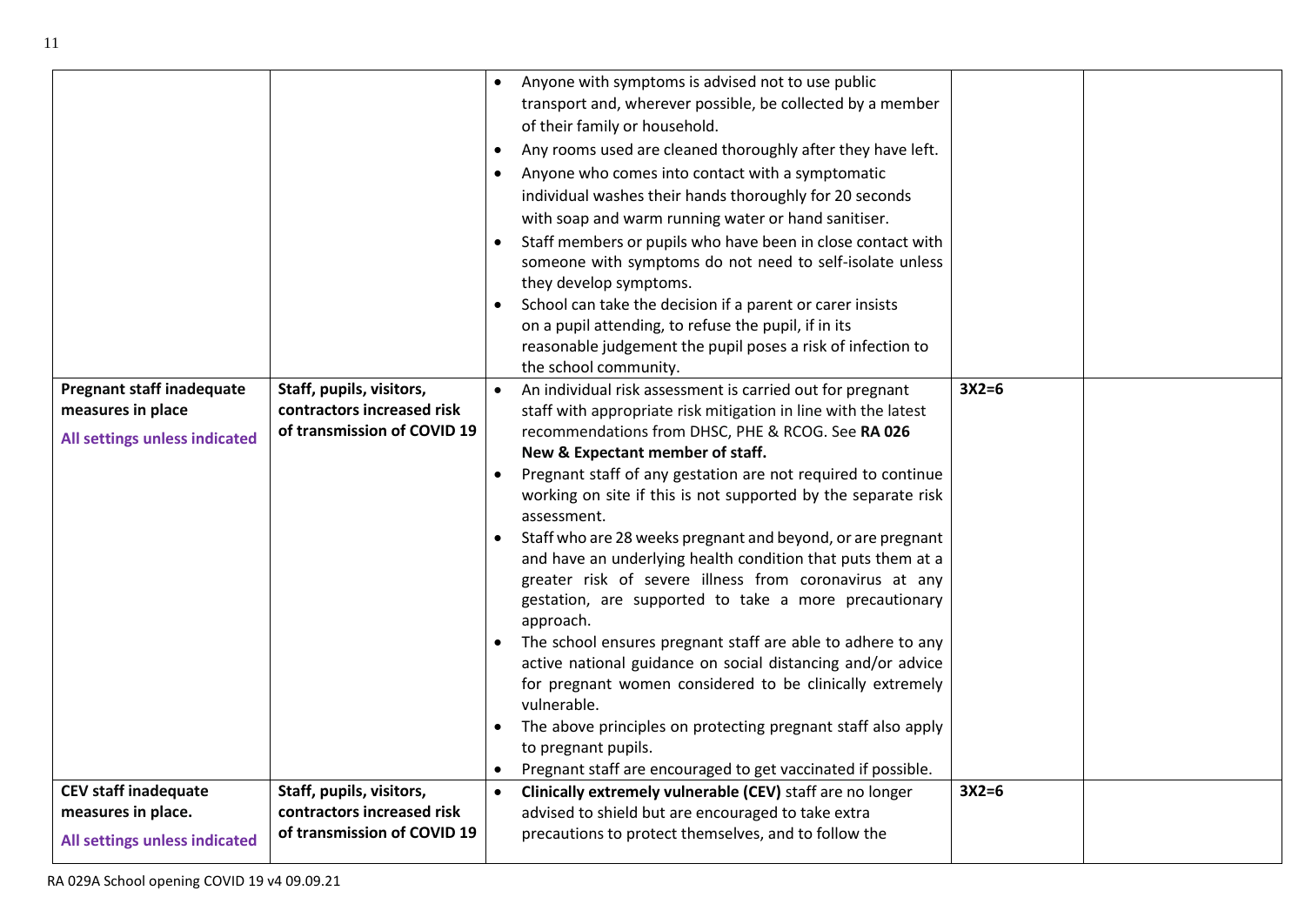|                                                                     |                                                                                       | practical steps set out in the CEV guidance to minimise their<br>risk of exposure to the virus.<br>CEV currently encouraged & supported to attend work if<br>they cannot work from home.<br>An individual risk assessment is in place for all CEV staff.<br>Staff who live with those who are CEV attend the workplace<br>but should ensure they follow the system of controls in place.                                                                                                                                                                                                                                                                                                                                                                          |         |
|---------------------------------------------------------------------|---------------------------------------------------------------------------------------|-------------------------------------------------------------------------------------------------------------------------------------------------------------------------------------------------------------------------------------------------------------------------------------------------------------------------------------------------------------------------------------------------------------------------------------------------------------------------------------------------------------------------------------------------------------------------------------------------------------------------------------------------------------------------------------------------------------------------------------------------------------------|---------|
| [UPDATED]CEV pupil's<br>school has inadequate<br>measures in place. | Staff, pupils, visitors,<br>contractors increased risk<br>of transmission of COVID 19 | Children and young people under the age of 18 are no<br>longer considered to be clinically extremely vulnerable and<br>should continue to follow the same guidance as everyone                                                                                                                                                                                                                                                                                                                                                                                                                                                                                                                                                                                    | $3X2=6$ |
| All settings unless indicated                                       |                                                                                       | else.<br>A very small number of children and young people have<br>been advised to isolate or reduce their social contact for<br>short periods of time by their specialist, due to their general<br>risk of infection rather than because of the COVID-19<br>pandemic. If this is the case, they should continue to follow<br>the advice of their specialist.<br>Pupils and students who live with someone who is CEV<br>continue to attend school as normal.<br>School liaises with the parents of CEV pupils, if identified, an<br>individual risk assessment is completed.<br>The school collaborates with the LA to ensure that alternative<br>arrangements for CEV pupils are in place to prepare for the<br>event that the school site is required to close. |         |
| <b>Educational visits</b><br>All settings unless indicated          | Staff, pupils, visitors,<br>contractors increased risk<br>of transmission of COVID 19 | Educational visits will be conducted in line with the<br>$\bullet$<br>government's roadmap. This includes system of controls and<br>the COVID-19 secure measures in place at the destination.<br>A thorough risk benefit assessment is made via Evolve for all<br>$\bullet$<br>educational visits to ensure they can be undertaken safely<br>including adventurous activities, local visits, day trips &<br>sports fixtures.<br>School will ensure it is prepared to carry out<br>$\circ$<br>domestic day trips and residential trips.<br>School can resume international trips from the start<br>of the Autumn term 2021.                                                                                                                                        | $3X2=6$ |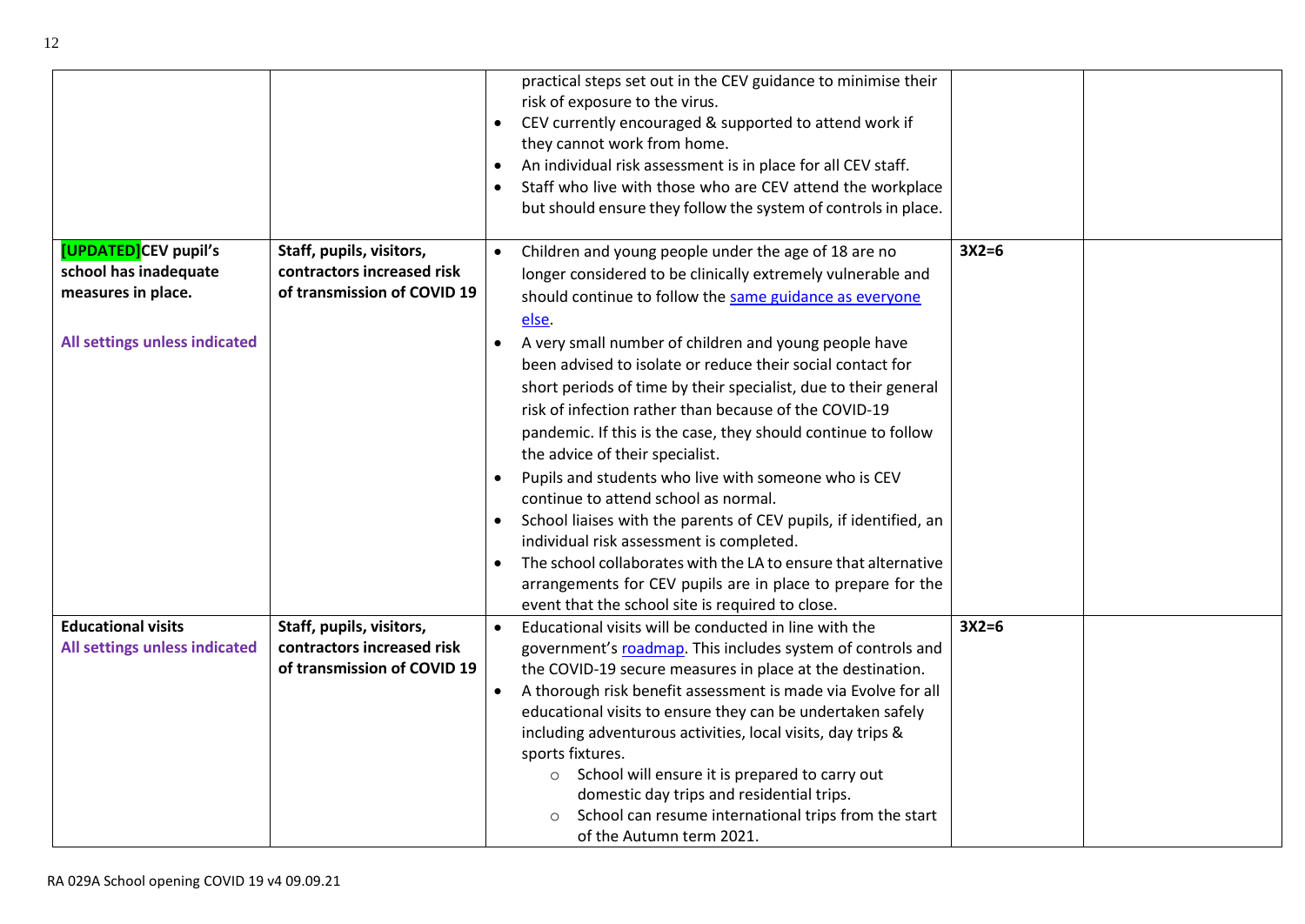|                                         |                             | Pupils are allowed on trips to outdoor public places and do<br>not need to be restricted to limits on gatherings, provided:<br>o It is for the purpose of childcare.<br><b>Early years settings (all below)</b><br>$\Omega$<br>The EYFS staff: child ratios are maintained.<br>A risk assessment is conducted in advance.<br>Good hygiene is maintained throughout.<br>Thorough handwashing happens before and<br>after the trip.<br>The trip is carried out in line with relevant<br>local or national coronavirus guidance.<br>Appropriate insurance arrangements are in<br>place.<br>The school ensures that it has adequate<br>travel insurance and discusses any questions<br>about cover with its insurance provider.<br>The school follows the guidelines relevant to<br>trips to indoor spaces. Once inside:<br>Staff are to remain with the pupils in the<br>group.<br>Pupils and staff should wash hands<br>thoroughly on arrival and before leaving. |         |  |
|-----------------------------------------|-----------------------------|-----------------------------------------------------------------------------------------------------------------------------------------------------------------------------------------------------------------------------------------------------------------------------------------------------------------------------------------------------------------------------------------------------------------------------------------------------------------------------------------------------------------------------------------------------------------------------------------------------------------------------------------------------------------------------------------------------------------------------------------------------------------------------------------------------------------------------------------------------------------------------------------------------------------------------------------------------------------|---------|--|
| <b>Extracurricular activities &amp;</b> | Staff, pupils, visitors,    | School works to provide all before and after-school                                                                                                                                                                                                                                                                                                                                                                                                                                                                                                                                                                                                                                                                                                                                                                                                                                                                                                             | $3X2=6$ |  |
| Out-of-school settings and              | contractors increased risk  | educational activities and wraparound childcare for all                                                                                                                                                                                                                                                                                                                                                                                                                                                                                                                                                                                                                                                                                                                                                                                                                                                                                                         |         |  |
| wraparound provision -                  | of transmission of COVID 19 | pupils                                                                                                                                                                                                                                                                                                                                                                                                                                                                                                                                                                                                                                                                                                                                                                                                                                                                                                                                                          |         |  |
| inadequate measures in                  |                             | Out-of-school settings and wraparound childcare providers                                                                                                                                                                                                                                                                                                                                                                                                                                                                                                                                                                                                                                                                                                                                                                                                                                                                                                       |         |  |
| place.                                  |                             | can offer provision to all children                                                                                                                                                                                                                                                                                                                                                                                                                                                                                                                                                                                                                                                                                                                                                                                                                                                                                                                             |         |  |
|                                         |                             | Out-of-school settings and wraparound childcare and other                                                                                                                                                                                                                                                                                                                                                                                                                                                                                                                                                                                                                                                                                                                                                                                                                                                                                                       |         |  |
| All settings unless indicated           |                             | organised activities for children may take place in groups of<br>any number.                                                                                                                                                                                                                                                                                                                                                                                                                                                                                                                                                                                                                                                                                                                                                                                                                                                                                    |         |  |
|                                         |                             | Out-of-school settings and wraparound provisions are run                                                                                                                                                                                                                                                                                                                                                                                                                                                                                                                                                                                                                                                                                                                                                                                                                                                                                                        |         |  |
|                                         |                             | in line with the current government guidance & system of<br>controls.                                                                                                                                                                                                                                                                                                                                                                                                                                                                                                                                                                                                                                                                                                                                                                                                                                                                                           |         |  |
|                                         |                             | Parents are advised of the provision available and that they<br>$\bullet$                                                                                                                                                                                                                                                                                                                                                                                                                                                                                                                                                                                                                                                                                                                                                                                                                                                                                       |         |  |
|                                         |                             | should limit the use of multiple out-of-school settings                                                                                                                                                                                                                                                                                                                                                                                                                                                                                                                                                                                                                                                                                                                                                                                                                                                                                                         |         |  |
|                                         |                             | providers where appropriate.                                                                                                                                                                                                                                                                                                                                                                                                                                                                                                                                                                                                                                                                                                                                                                                                                                                                                                                                    |         |  |
|                                         |                             | Schools that hire out their premises for use by third party                                                                                                                                                                                                                                                                                                                                                                                                                                                                                                                                                                                                                                                                                                                                                                                                                                                                                                     |         |  |
|                                         |                             | wraparound care School ensures third parties who use the                                                                                                                                                                                                                                                                                                                                                                                                                                                                                                                                                                                                                                                                                                                                                                                                                                                                                                        |         |  |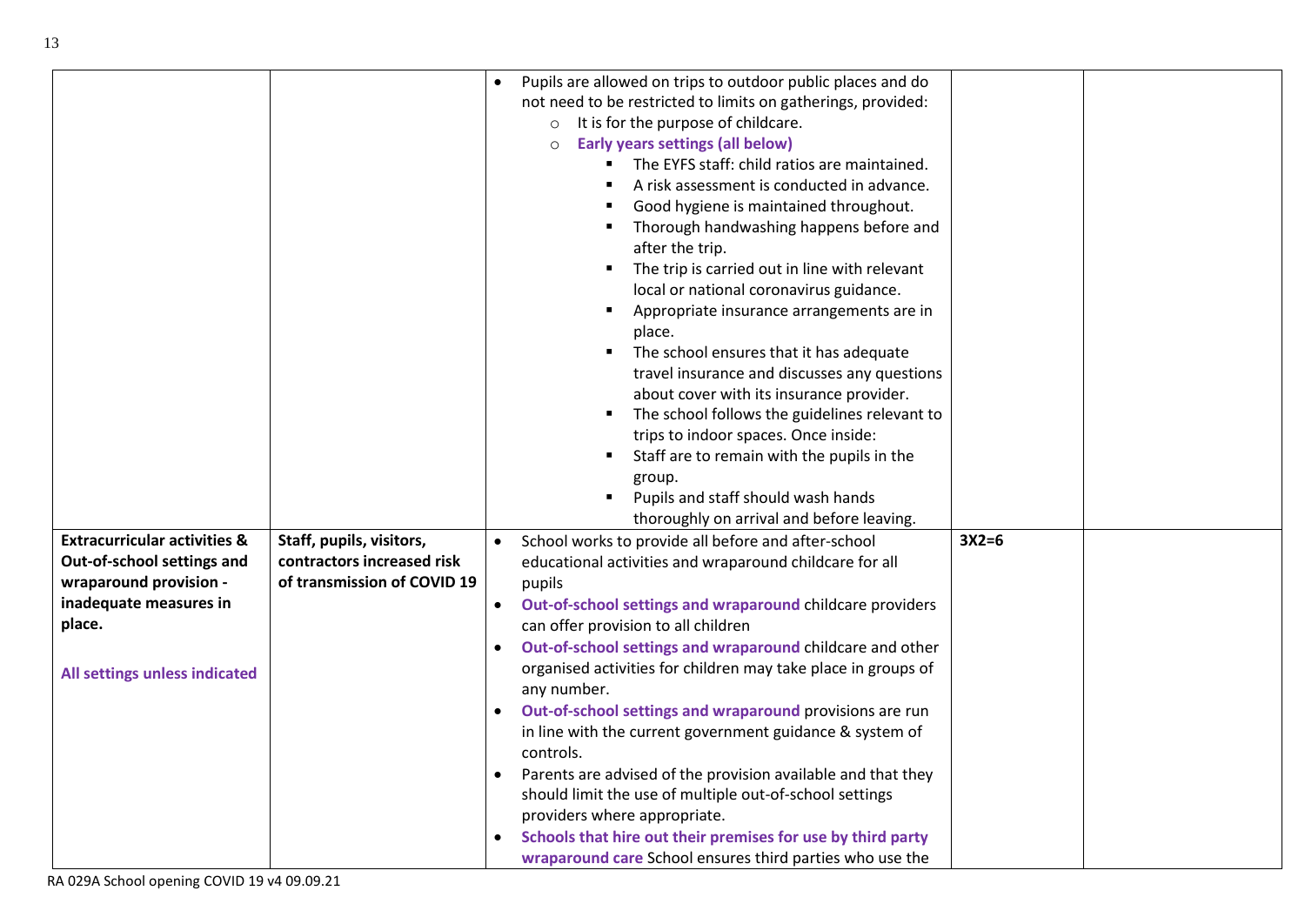|                               |                             | school premises have considered the relevant government             |         |  |
|-------------------------------|-----------------------------|---------------------------------------------------------------------|---------|--|
|                               |                             | guidance for their sector and have put in place the                 |         |  |
|                               |                             | appropriate protective measures.                                    |         |  |
|                               |                             | School requests a copy of their COVID 19 risk assessment            |         |  |
| Curriculum - Music, drama,    | Staff, pupils, visitors,    | Some activities can increase the risk of catching or passing on     | $3X2=6$ |  |
| science & DT, and sporting    | contractors increased risk  | COVID-19. This happens where people are doing activities which      |         |  |
| activities                    | of transmission of COVID 19 | generate more droplets as they breathe heavily, such as singing,    |         |  |
|                               |                             | dancing, exercising, or raising their voices. The risk is greatest  |         |  |
| All settings unless indicated |                             | where these factors overlap, for example in crowded indoor          |         |  |
|                               |                             | spaces where people are raising their voices. In situations where   |         |  |
|                               |                             | there is a higher risk of catching or passing on COVID-19, schools  |         |  |
|                               |                             | should be particularly careful to follow the general guidance on    |         |  |
|                               |                             | keeping safe.                                                       |         |  |
|                               |                             | <b>Music</b>                                                        |         |  |
|                               |                             | School & staff are aware that there is evidence to suggest that     |         |  |
|                               |                             | singing and playing wind and brass instruments increases the        |         |  |
|                               |                             | risk of coronavirus transmission due to the cumulative              |         |  |
|                               |                             | aerosol transmission.                                               |         |  |
|                               |                             | School has completed RA 023 Music in schools COVID 19 and           |         |  |
|                               |                             | ensures the relevant protective measures are in place.              |         |  |
|                               |                             | Dance & Drama                                                       |         |  |
|                               |                             | School completes risk assessments for Drama & Dance and             |         |  |
|                               |                             | ensures the relevant protective measures are in place.              |         |  |
|                               |                             | <b>Sports</b>                                                       |         |  |
|                               |                             | The school only permits team sports on the list in the<br>$\bullet$ |         |  |
|                               |                             |                                                                     |         |  |
|                               |                             | Department for Digital, Culture, Media & Sport's (DCMS)             |         |  |
|                               |                             | team sport guidance.                                                |         |  |
|                               |                             | Sports equipment is thoroughly cleaned between each use.            |         |  |
|                               |                             | School swimming and water safety lessons are conducted in           |         |  |
|                               |                             | line with Swim England's guidance.                                  |         |  |
|                               |                             | Outdoor sports are prioritised where possible.<br>$\bullet$         |         |  |
|                               |                             | Large indoor spaces with maximised natural ventilation              |         |  |
|                               |                             | flows, e.g. through opening windows and doors, are used             |         |  |
|                               |                             | where outdoor sports are not possible.                              |         |  |
|                               |                             | Staff overseeing indoor sports follow the system of controls        |         |  |
|                               |                             | in this risk assessment e.g. cleaning and hygiene.                  |         |  |
|                               |                             |                                                                     |         |  |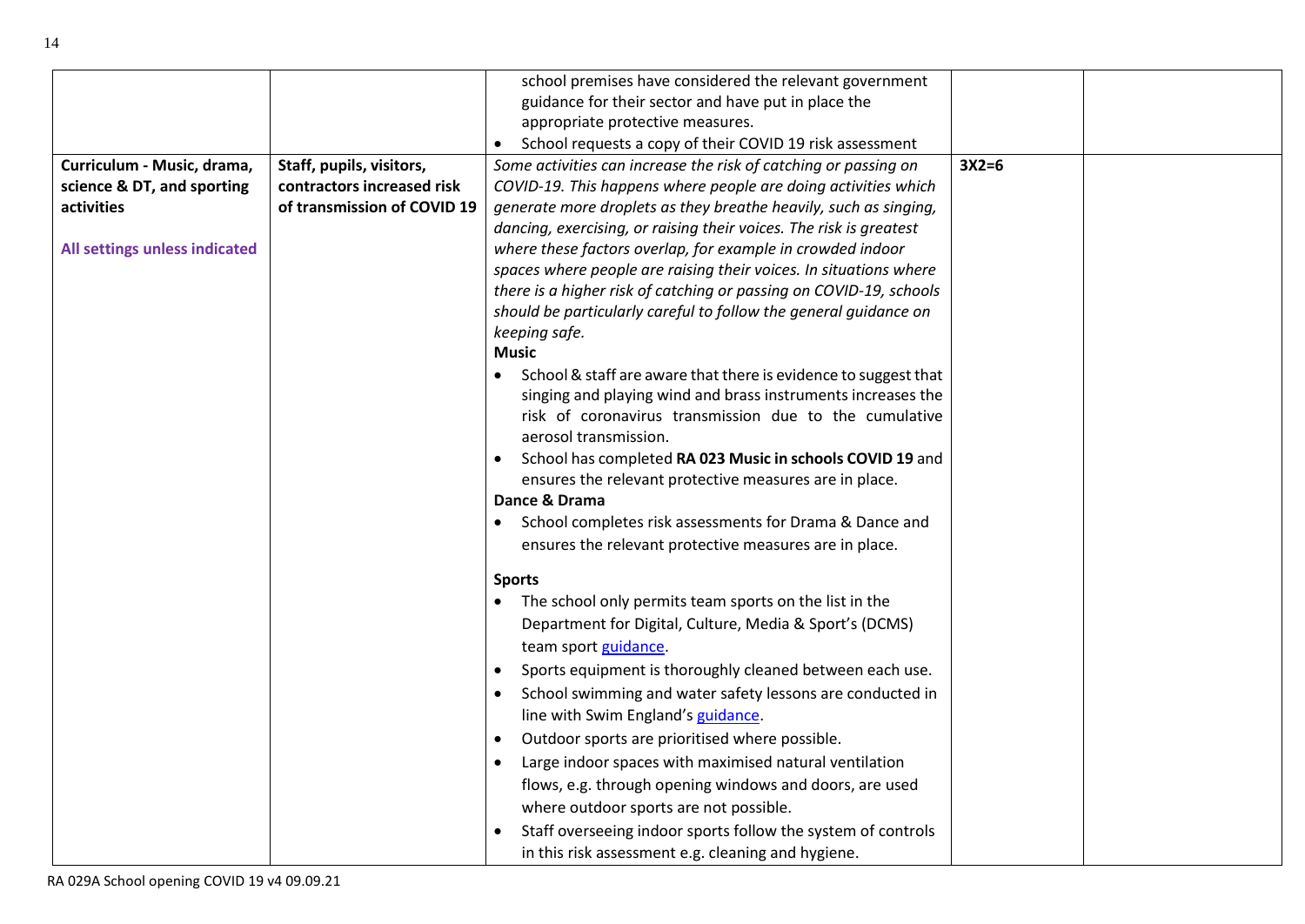| Staff are made aware that social distancing in sports is not  |
|---------------------------------------------------------------|
| required unless directed.                                     |
| Measures are in place to minimise the risk of transmission in |
| changing rooms, in line with DCMS guidance.                   |
| External facilities are used in line with government          |
| guidance, including travel to and from those facilities.      |
| School works with external coaches, clubs and organisations   |
| for curricular and extracurricular activities and considers   |
| how such arrangements operate within the school's wider       |
| protective measures.                                          |
| Competitions between different schools, whether indoor or     |
| outdoor, can take place in line with government guidance.     |
| <b>Science</b>                                                |
| Follows latest guidance from CLEAPSS in addition to system    |
| of controls in school.                                        |
| GL343 - Guide to doing practical work during the COVID-19     |
| Pandemic - Science (New version)                              |
| DT                                                            |
| Follows latest guidance from CLEAPSS in addition to system    |
| of controls in school.                                        |
| GL344 Guidance on practical work during the COVID-19          |
| pandemic - D&T                                                |
|                                                               |